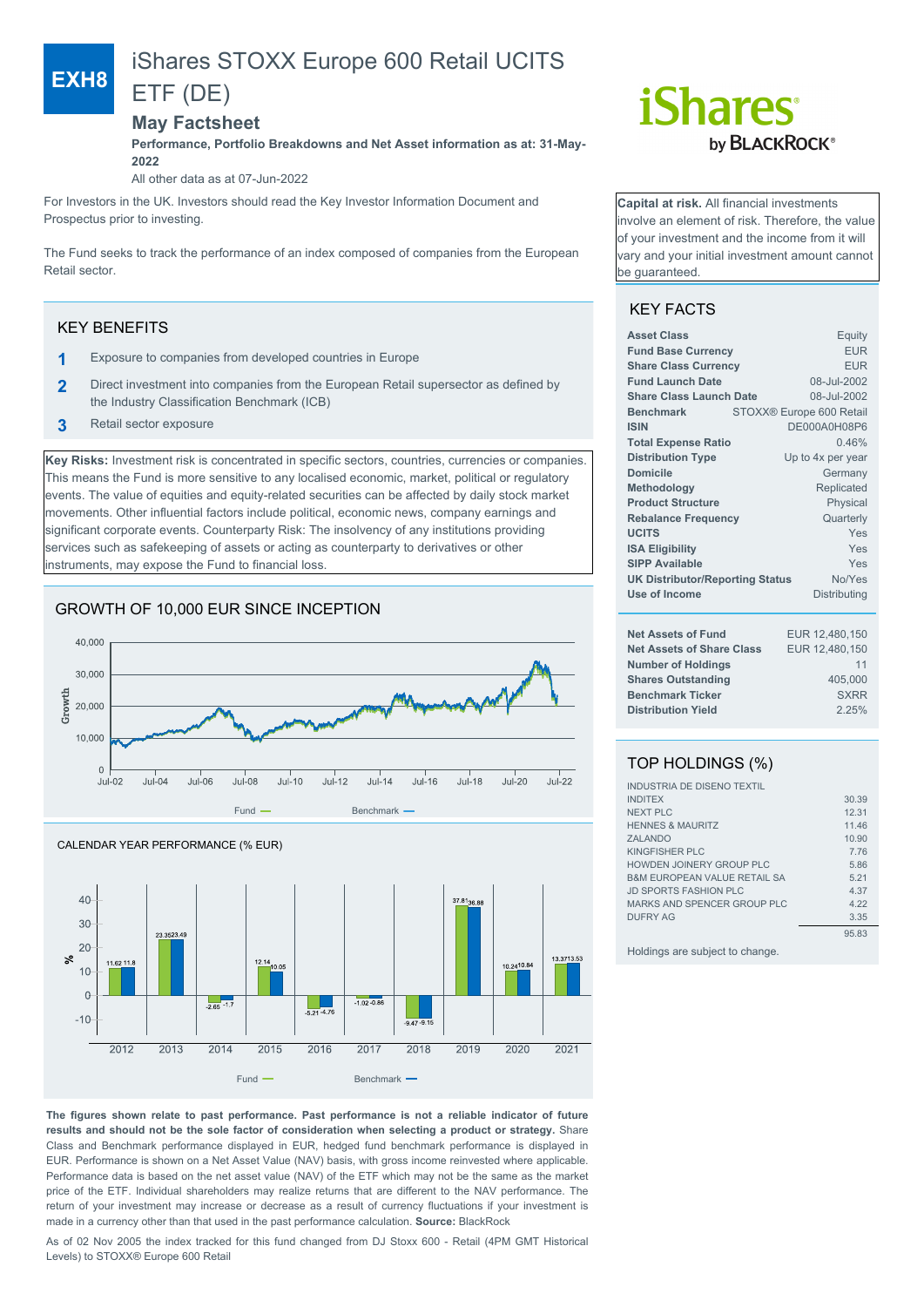| SECTOR BREAKDOWN (%)                 |                  |
|--------------------------------------|------------------|
|                                      | Fund             |
| Retail                               | 99.19            |
| Cash and/or Derivatives              | 0.81             |
|                                      |                  |
| PORTFOLIO CHARACTERISTICS            |                  |
| <b>Price to Earnings (TTM) Ratio</b> | 15.09x           |
| <b>Price to Book Ratio</b>           | 2.84x            |
|                                      |                  |
| DEALING INFORMATION                  |                  |
| <b>Exchange</b>                      | Xetra            |
| <b>Ticker</b>                        | EXH <sub>8</sub> |

**Bloomberg Ticker** SXRPEX GY

**RIC** SXRPEX.DE **SEDOL** B54DM92 **Trading Currency** EUR This product is also listed on: Berne Stock Exchange

### GEOGRAPHIC BREAKDOWN (%)



Geographic exposure relates principally to the domicile of the issuers of the securities held in the product, added together and then expressed as a percentage of the product's total holdings. However, in some instances it can reflect the location where the issuer of the securities carries out much of their business.

#### **GLOSSARY**

**Total Expense Ratio (TER):** A measure of the total costs associated with managing and operating a fund. The TER consists primarily of the management fee plus other expenses such as trustee, custody, or operating expenses. It is expressed as a percentage of the fund's total net asset value. **Distribution yield:** The distribution yield represents the ratio of distributed income over the last 12 months to the fund's current Net Asset Value.

**Product Structure:** Indicates whether the fund buys the actual underlying securities in the index (i.e. Physical) or whether the fund gains exposure to those securities by buying derivatives, such as swaps (known as 'Synthetic'). Swaps are a form of contract that promises to provide the return of the security to the fund, but the fund does not hold the actual security. This can introduce a risk that the counterparty defaults on the "promise" or contract.

**Methodology:** Indicates whether the product is holding all index securities in the same weight as the index (replicating) or whether an optimised subset of index securities is used (optimised/sampled) in order to efficiently track index performance.

**Want to learn more?**  $\left(\frac{8}{3}\right)$  +44 845 357 7000  $\left(\frac{1}{2}\right)$  info@ishares.co.uk  $\left(\frac{4}{2}\right)$  [www.ishares.co.uk](http://www.ishares.co.uk)

### **IMPORTANT INFORMATION:**

BlackRock Advisors (UK) Limited, which is authorised and regulated by the Financial Conduct Authority ('FCA'), registered office at 12 Throgmorton Avenue, London, EC2N 2DL, England, Tel +44 (0)20 7743 3000. For your protection, calls are ususally recorded. The German domiciled funds are "undertakings for collective investment in transferable securities" in conformity with the directives within the meaning of the German Law on the investments. These funds are managed by BlackRock Asset Management Deutschland AG which is authorised and regulated by the Bundesanstalt für Finanzdienstleistungsaufsicht.

BlackRock has not considered the suitability of this investment against your individual needs and risk tolerance. The data displayed provides summary information, investment should be made on the basis of the relevant Prospectus which is available from your Broker, Financial Adviser or BlackRock Advisors (UK) Limited. We recommend you seek independent professional advice prior to investing.

This document is not, and under no circumstances is to be construed as an advertisement or any other step in furtherance of a public offering of shares in the United States or Canada. This document is not aimed at persons who are resident in the United States, Canada or any province or territory thereof, where the companies/securities are not authorised or registered for distribution and where no prospectus has been filed with any securities commission or regulatory authority. The companies/securities may not be acquired or owned by, or acquired with the assets of, an ERISA Plan.

Investment in the products mentioned in this document may not be suitable for all investors. The price of the investments may go up or down and the investor may not get back the amount invested. Your income is not fixed and may fluctuate. The value of investments involving exposure to foreign currencies can be affected by exchange rate movements. We remind you that the levels and bases of, and reliefs from, taxation can change.

In respect of the products mentioned this document is intended for information purposes only and does not constitute investment advice or an offer to sell or a solicitation of an offer to buy the securities described within. This document may not be distributed without authorisation from the manager.

The STOXX® Europe 600 Retail index and the trademarks used in the index name are the intellectual property of STOXX Limited, Zurich, Switzerland and/or its licensors. The index is used under license from STOXX. The securities based on the index is in no way sponsored, endorsed, sold or promoted by STOXX and/or its licensors and neither STOXX nor its licensors shall have any liability with respect thereto.

© 2022 BlackRock, Inc. All Rights reserved. BLACKROCK, BLACKROCK SOLUTIONS, iSHARES, BUILD ON BLACKROCK, SO WHAT DO I DO WITH MY MONEY are registered and unregistered trademarks of BlackRock, Inc. or its subsidiaries in the United States and elsewhere. All other trademarks are those of their respective owners. ©<br>RI ACKROCK®